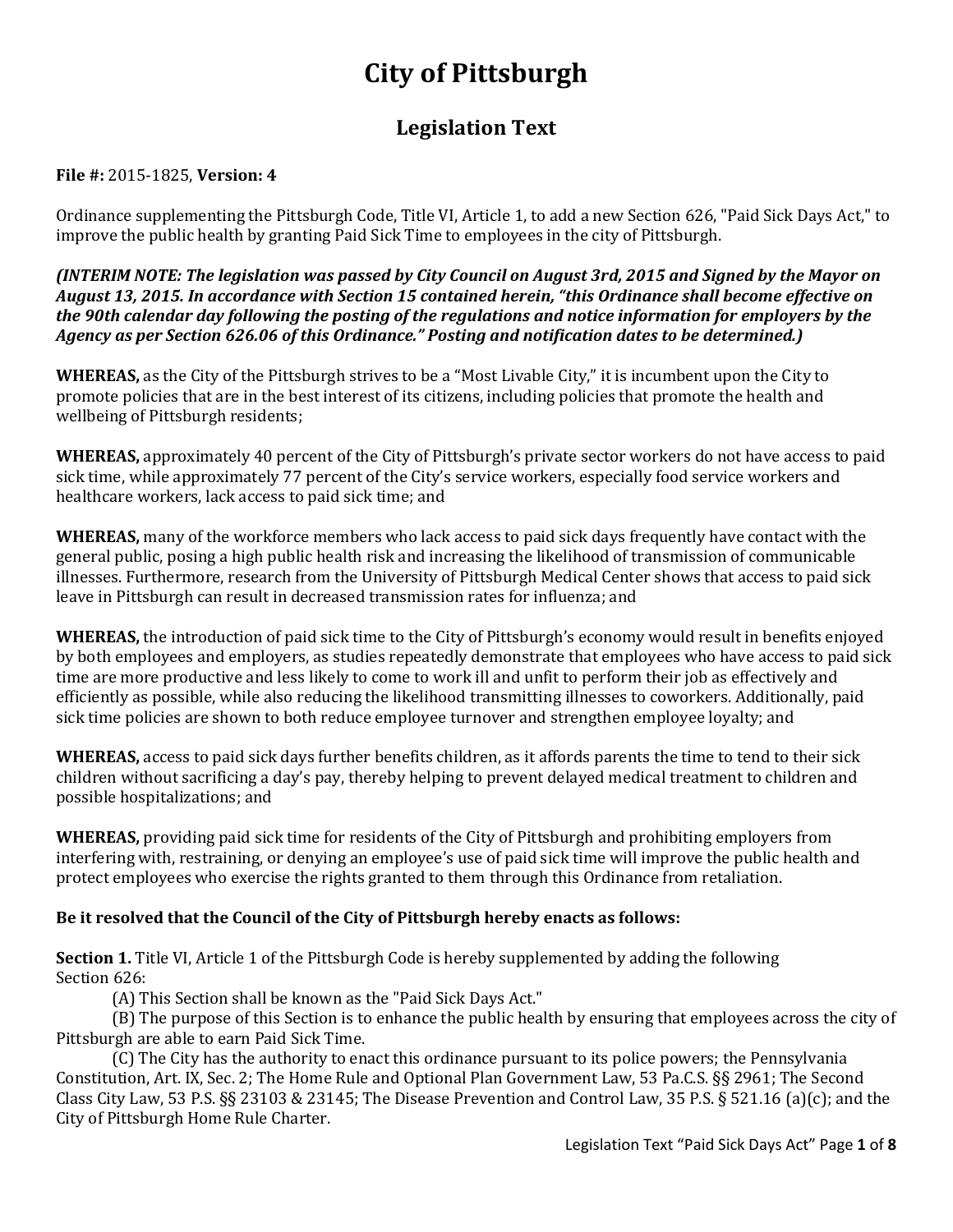**Section 2.** Definitions for Purpose of This Ordinance:

(A) **AGENCY.** The Office of the City Controller or a Department or entity designated by the Office of the Mayor.

(B) **CALENDAR YEAR.** A regular and consecutive 12-month period, as determined by an employer and communicated to all employees.

(C) **CONSTRUCTION UNION.** A labor union that represents for purposes of collective bargaining employees involved in the work of construction, reconstruction, demolition, alteration, custom fabrication or repair work and who are enrolled or have graduated from a "registered apprenticeship program."

(D) **EMPLOY.** Is as defined in 43 P.S. § 333.103(f).

(E) **EMPLOYEE.** Is as defined in the Act of January 17, 1968, P.L. 11, No. 5, (43 P.S. Section 333.103 (g)). (1) For the purposes of this Ordinance, "employee" does not include independent contractors, State and Federal employees, or any member of a construction union covered by a collective bargaining unit, or seasonal employees.

(F) **EMPLOYER.** A person, partnership, limited partnership, association, or unincorporated or otherwise, corporation, institution, trust, government body or unit or agency, or any other entity situated or doing business in the City and that employs one (1) or more persons for a salary, wage, commission or other compensation.

(1) For the purposes of this Ordinance, "employer" does not include either of the following:

(a) The United States Government; and

(b) The State of Pennsylvania including any office, department, agency, authority,

institution, association or other body of the state, including the legislature and the judiciary.

# (G) **FAMILY MEMBER.** Will be defined as:

(1) A biological, adopted or foster child, stepchild or legal ward, a child of a domestic partner, or a child to whom the employee stands in loco parentis;

(2) A biological, foster, adoptive, or step-parent, or legal guardian of an employee or an employee's spouse or domestic partner or a person who stood in loco parentis when the employee was a minor child;

(3) A person to whom the employee is legally married under the laws of any state;

(4) A grandparent or spouse or domestic partner of a grandparent;

(5) A grandchild;

(6) A biological, foster, or adopted sibling

(7) A domestic partner.

(8) Any individual for whom the employee has received oral permission from the employer to care for at the time of the employee's request to make use of sick time.

(H) **HEALTH CARE PROFESSIONAL.** Any person licensed under Federal or Pennsylvania law to provide medical or emergency services, including but not limited to doctors, nurses, and emergency room personnel.

(I) **PAID SICK TIME.** Time that is compensated at the same base rate of pay and with the same benefits, including health care benefits, as an employee would have earned at the time of their use of the paid sick time.

(1) In no case shall the hourly wage with which an employee making use of paid sick time is compensated be less than that provided under 43 P.S. § 333.104(a).

(a) Employees making use of sick time are not entitled to compensation for lost tips or commissions, and compensation shall only be required for hours that an employee was scheduled to have worked.

(J) **PITTSBURGH.** The geographic boundaries of the City of Pittsburgh.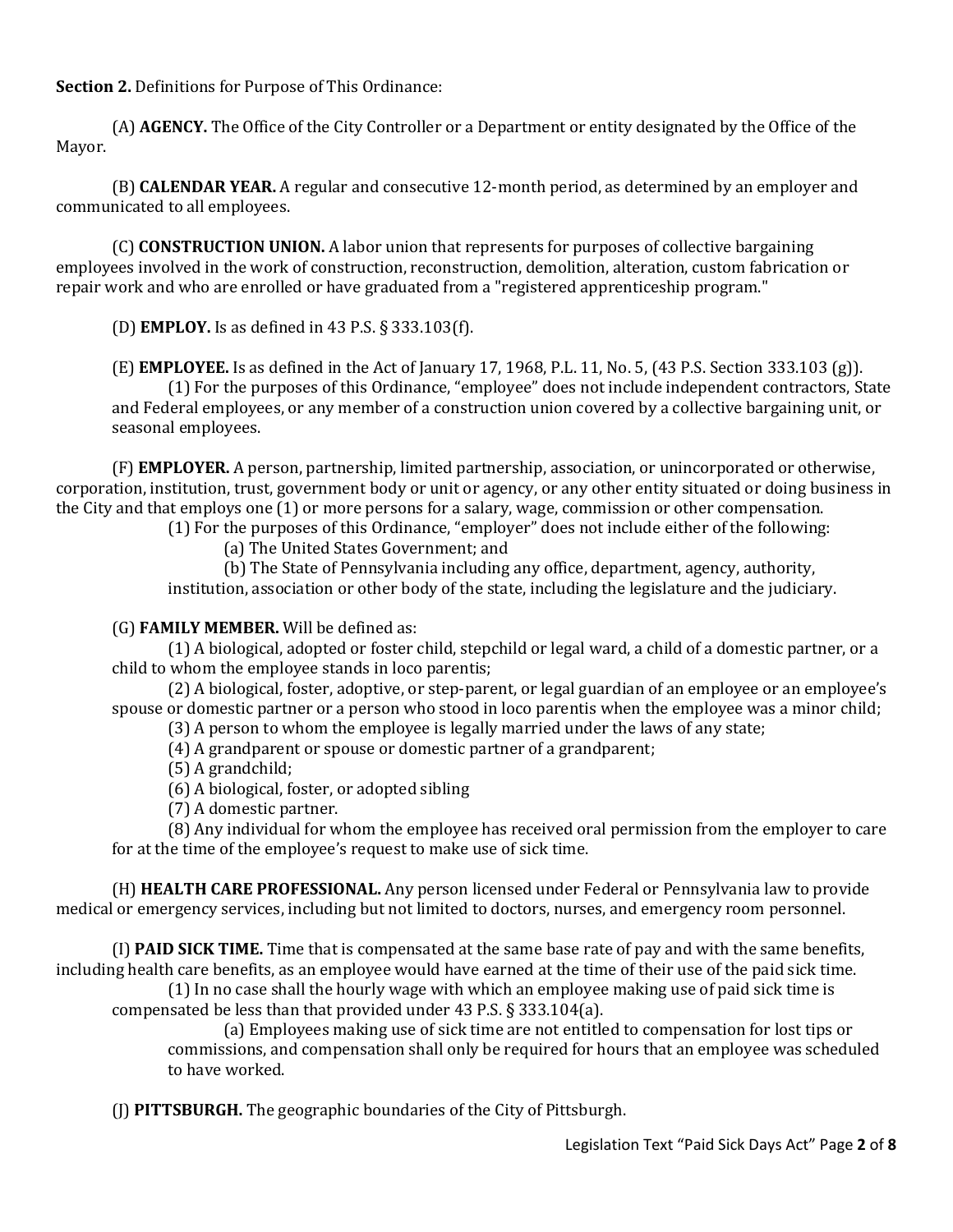(K) **REGISTERED APPRENTICESHIP PROGRAM.** An apprenticeship program that is registered with and approved by the United States Department of Labor and which meets not less than two of the following requirements: (A) has active, employed, registered apprentices; (B) has graduated apprentices to journey worker status during a majority of the years that the program has been in operation; or (C) has graduated apprentices to journey worker status during three of the immediately preceding five years, provides each trainee with combined classroom and on-the-job training under the direct and close supervision of a highly skilled worker in an occupation recognized as an apprenticeable trade and meets the program performance standards of enrollment and graduation under 29 C.F.R. Part 29, section 29.63.1.

(L) **SEASONAL EMPLOYEE.** A person who has been hired for a temporary period of not more than sixteen weeks during a calendar year and has been notified in writing at the time of hire that the individual's employment is limited to the beginning and ending dates of the employer's seasonal period, as determined by the employer.

(M) **SICK TIME.** Refers to both paid and unpaid sick time, unless otherwise specified.

(N) **UNPAID SICK TIME.** Time that an employee may use for the reasons enumerated in 626.04 of this Ordinance that is not compensated at the same hourly rate, including health care benefits, as an employee typically earns from their employment at the time of their use of the unpaid sick time.

**Section 3.** Accrual of Sick Time.

(A) All employees shall have the right to sick time, established herein.

(B) All employees of employers with 15 or more employees shall accrue a minimum of one (1) hour of paid sick time for every 35 hours worked in Pittsburgh unless the employer provides a faster accrual rate.

(1) Employees of employers with 15 or more employees shall be permitted to accrue no more than 40 hours of paid sick time in a calendar year, unless the employer designates a higher amount.

(a) At no point shall an employee of an employer with 15 or more employees be permitted to have access to more than 40 hours of paid sick time, unless the employer designates a higher amount.

(C) All employees of employers with fewer than 15 employees shall accrue a minimum of one (1) hour of sick time for every 35 hours worked in Pittsburgh, unless the employer provides a faster accrual rate.

(1) From the effective date of this Ordinance until the completion of one year after the effective date, employees of employers with fewer than 15 employees shall be permitted to accrue no more than 24 hours of unpaid sick time, unless the employer designates a higher amount.

(2) Henceforth, after the passage of one year after the effective date of this Ordinance, employees of employers with fewer than 15 employees shall be permitted to accrue no more than 24 hours of paid sick time, unless the employer designates a higher amount.

(a) Henceforth, at no point shall an employee of an employer with fewer than 15 employees be permitted to have access to more than 24 hours of paid sick time, unless an employer designates a higher amount.

(D) Employees who are exempt from overtime requirements under 29 U.S.C. § 213(a)(1) of the Federal Fair Labor Standards Act will be assumed to work 40 hours in each workweek for purposes of sick time accrual, unless their normal workweek is less than 40 hours, in which case sick time accrues based upon that normal workweek.

(E) The accrual of sick time, as provided in this Ordinance, shall begin on the effective date of this Ordinance, as to an employee who is employed as of such effective date. All employees who become employed after such effective date shall begin to accrue paid sick time at the commencement of their employment.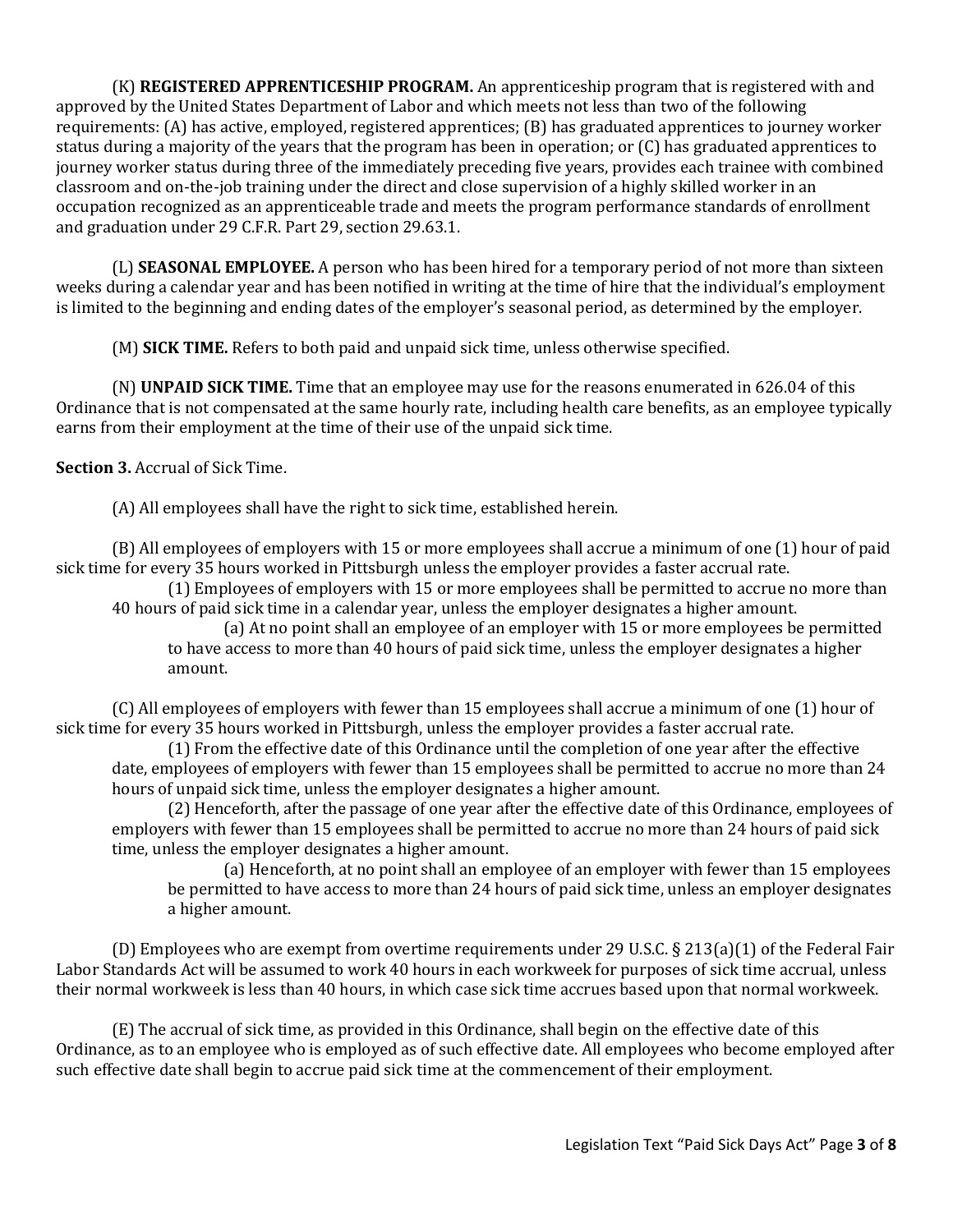(F) All employees shall be entitled to use accrued sick time beginning on the 90th calendar day following the commencement of their employment.

(G) Accrued sick time shall be carried over to the following calendar year, except when:

(1) An employer that employs 15 or more employees provides at least 40 hours of paid sick time at the beginning of each calendar year; or

(2) An employer that employs fewer than 15 employees provides at least 24 hours of paid sick time at the beginning of each calendar year.

(H) An employer is not obligated to provide financial or other reimbursement to an employee upon the employee's termination, resignation, retirement, or other separation from employment for unused sick time that has been accrued.

(I) If an employee is transferred to a separate division, entity or location, but remains employed by the same employer, the employee is entitled to all sick time accrued at the prior division, entity or location and is entitled to use all sick time as provided in this Section.

(1) When there is a separation from employment and the employee is rehired within 6 months of separation by the same employer, previously accrued paid sick time that had not been used shall be reinstated.

(a) The employee shall be entitled to use accrued paid sick time and accrue additional paid sick time at the re-commencement of employment.

(J) At its discretion, the employer may loan sick time to the employee in advance of accrual by such employee.

(K) When a different employer succeeds or takes the place of an existing employer, all employees of the original employer who remain employed by the successor employer are entitled to all earned sick time accrued when employed by the original employer and are entitled to use all earned sick time previously accrued.

(L) Any employer with a paid leave policy, such as a paid time off policy, who makes available an amount of paid leave sufficient to meet the accrual requirements of this Section that may be used for the same purposes and under the same conditions as sick time under this Ordinance is not required to provide additional sick time.

(M) Any employer with a collective bargaining agreement that makes available a sufficient amount of paid leave to meet the accrual requirements of this Section that may be used for the same purposes and under the same conditions as sick time under this Ordinance is not required to provide additional sick time.

#### **Section 4.** Use of Sick Time.

(A) The sick time accrued by an employee may be used for:

(1) An employee's mental or physical illness, injury or health condition; an employee's need for medical diagnosis, care, or treatment of a mental or physical illness, injury or health condition; an employee's need for preventive medical care;

(2) Care of a family member with a mental or physical illness, injury or health condition; care of a family member who needs medical diagnosis, care, or treatment of a mental or physical illness, injury or health condition; care of a family member who needs preventive medical care; or

(3) Closure of the employee's place of business by order of a public official due to a public health emergency or an employee's need to care for a child whose school or place of care has been closed by order of a public official due to a public health emergency, or care for a family member when it has been determined by the health authorities having jurisdiction or by a health care provider that the family member's presence in the community would jeopardize the health of others because of the family member's exposure to a communicable disease, whether or not the family member has actually contracted the communicable disease.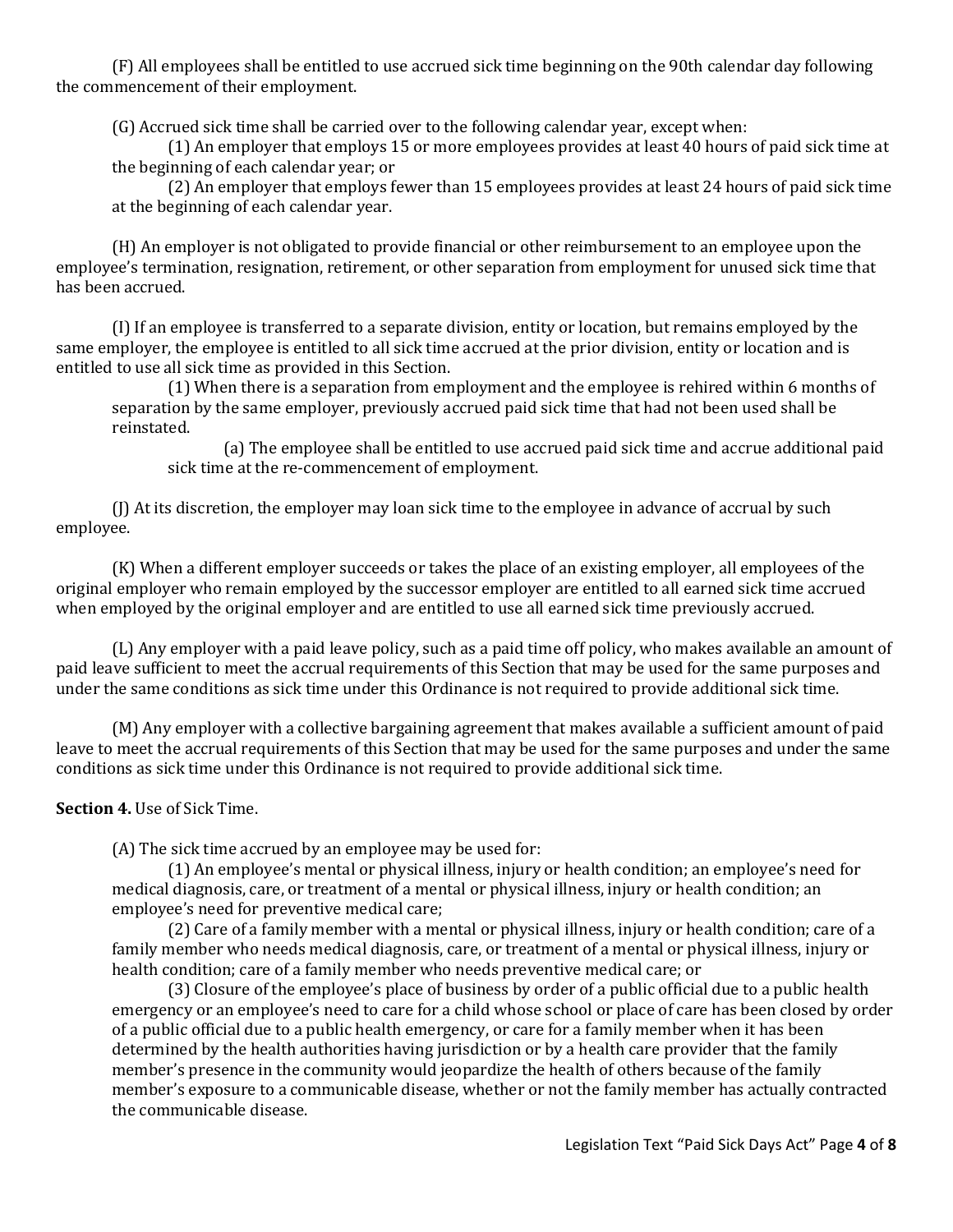(B) An oral request shall be provided to the employer by the employee upon the use of sick time. The request shall include the anticipated duration of the absence when possible.

(1) An employer shall be permitted to maintain its own notification policy that shall dictate how soon before an employee's shift the employee must make their oral request to make use of sick time.

(a) The employer's notification policy shall be reasonable and shall not obstruct an employee's use of sick time.

(b) If an employer does not maintain its own notification policy, an employee shall provide their oral request for the use of sick time to the employer at least one (1) hour prior to the start of their shift.

(c) In the event such need for sick time is not foreseeable by the employee, the employee shall make a good faith effort to notify the employer as soon as possible.

(C) In the event that the need for the use of sick time is known to the employee in advance, such as a scheduled appointment with a health care provider, the employer may require reasonable advance notice of the intention to use such sick time not to exceed seven days prior to the date such sick time is to begin. The employee shall make a reasonable effort to schedule the use of sick time in a manner that does not unduly disrupt the operations of the employer.

> (1) In the event such need for sick time is not foreseeable by the employee, or should an employee be unable to meet the seven-day requirement of 626.04(C), an employee shall make a good faith effort to notify the employer as soon as possible of the need to use sick time in such a situation.

(D) An employee may use their sick time in the smaller of hourly increments or the smallest increment that the employer's payroll system uses to account for absences or use of other time.

(E) For the use of sick time that lasts three (3) or more full consecutive days, an employer may require the employee to present reasonable documentation that the sick time has been used for a purpose covered and protected by Subsection A of Section 3 of this Ordinance.

> (1) Documentation signed by a health care professional indicating that sick time is necessary shall be considered reasonable documentation. An employer may not require that the documentation explain the precise nature of the illness.

(F) An employer may not require that an employee making use of accrued sick time search for or find a replacement worker to cover the hours during which the employee is on using sick on time as a condition for providing sick time.

**Section 5.** Exercise of Rights Protected; Retaliation Prohibited.

(A) It shall be unlawful for an employer or any other person to interfere with, restrain, or deny the exercise of, or the attempt to exercise, any right protected under this Ordinance.

(B) An employer shall not retaliate or discriminate against an employee because the employee has exercised rights protected under this Ordinance. Such rights include but are not limited to the right to use sick time pursuant to this Ordinance; the right to file a complaint with the Agency or a court; the right to inform any person about any employer's alleged violations of this Ordinance; and the right to inform any person of his or her potential rights under this Section.

(C) It shall be a violation of this Ordinance for any employer's absence control policy to count sick time taken under this Ordinance as an absence that may lead to or result in discipline, discharge, demotion, suspension, or any other adverse action unless the Employee does not follow the applicable notification and documentation procedures in Section 4.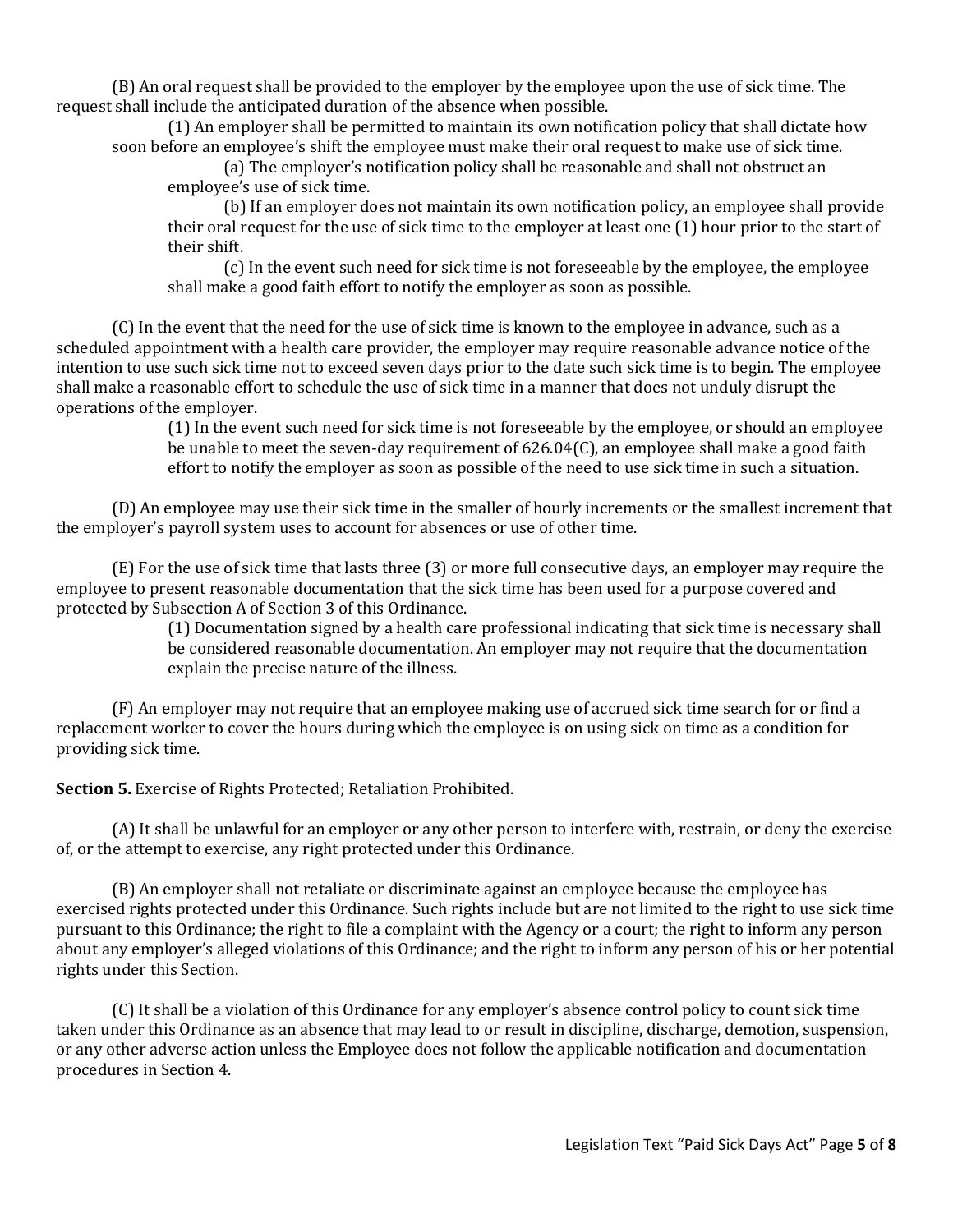(D) Protections of this Section shall apply to any person who mistakenly but in good faith alleges violations of this Section.

(E) There shall be a rebuttable presumption of unlawful retaliation under this Section whenever an employer takes adverse action against a person within 90 days of when that person:

(1) Files a complaint with the Agency or a court alleging violation of any provision of this Section;

(2) Informs any person about an employer's alleged violation of this Section;

(3) Cooperates with the Agency or other persons in the investigation or prosecution of any alleged violation of this Section;

(4) Opposes any policy, practice, or act that is unlawful under this Section; or

(5) Informs any person of his or her rights under this Section.

#### **Section 6.** Notice.

(A) Employers shall give written notice that employees are entitled to sick time, the amount of sick time, and the terms of its use guaranteed under this Ordinance, that retaliation against employees who request or use sick time is prohibited and that each employee has the right to file a complaint with the Agency if sick time as required by this Section is denied by the employer or the employee is retaliated against for requesting or taking sick time.

(B) The Agency shall have the power to determine the mechanism by which employers comply with this Section, and shall make this determination before the effective date of this Ordinance.

(1) The Agency shall promulgate all material relevant to this Section and necessary for an employer to comply with the requirements of this Section, making said material available through the City of Pittsburgh's website.

(C) The City Finance Department shall allow the Agency, with appropriate notice and at a mutually agreeable time, to access the records necessary to enforce compliance under this Section.

(D) An employer who willfully violates the notice requirements of this Section shall be subject to a civil fine in an amount not to exceed \$100 for each separate offense.

# **Section 7.** Employer Records.

(A) Employers shall retain records documenting hours worked by employees and sick time taken by employees, for a period of two years, and shall allow the Agency access to such records, with appropriate notice and at a mutually agreeable time, to monitor compliance with the requirements of the Ordinance.

(B) When an issue arises as to an employee's entitlement to sick time under this section, if the employer does not maintain or retain adequate records documenting hours worked by the employee and sick time taken by the employee, or does not allow the Agency reasonable access to such records, it shall be presumed that the employer has violated the Ordinance, absent clear and convincing evidence otherwise.

# **Section 8.** Regulations.

(A) The Agency shall be authorized to coordinate implementation and enforcement of this Ordinance and shall promulgate appropriate guidelines and / or regulations for such purposes.

#### **Section 9.** Enforcement.

(A) An employer, employee, or authorized representative may report to the Agency any suspected violation of this Ordinance.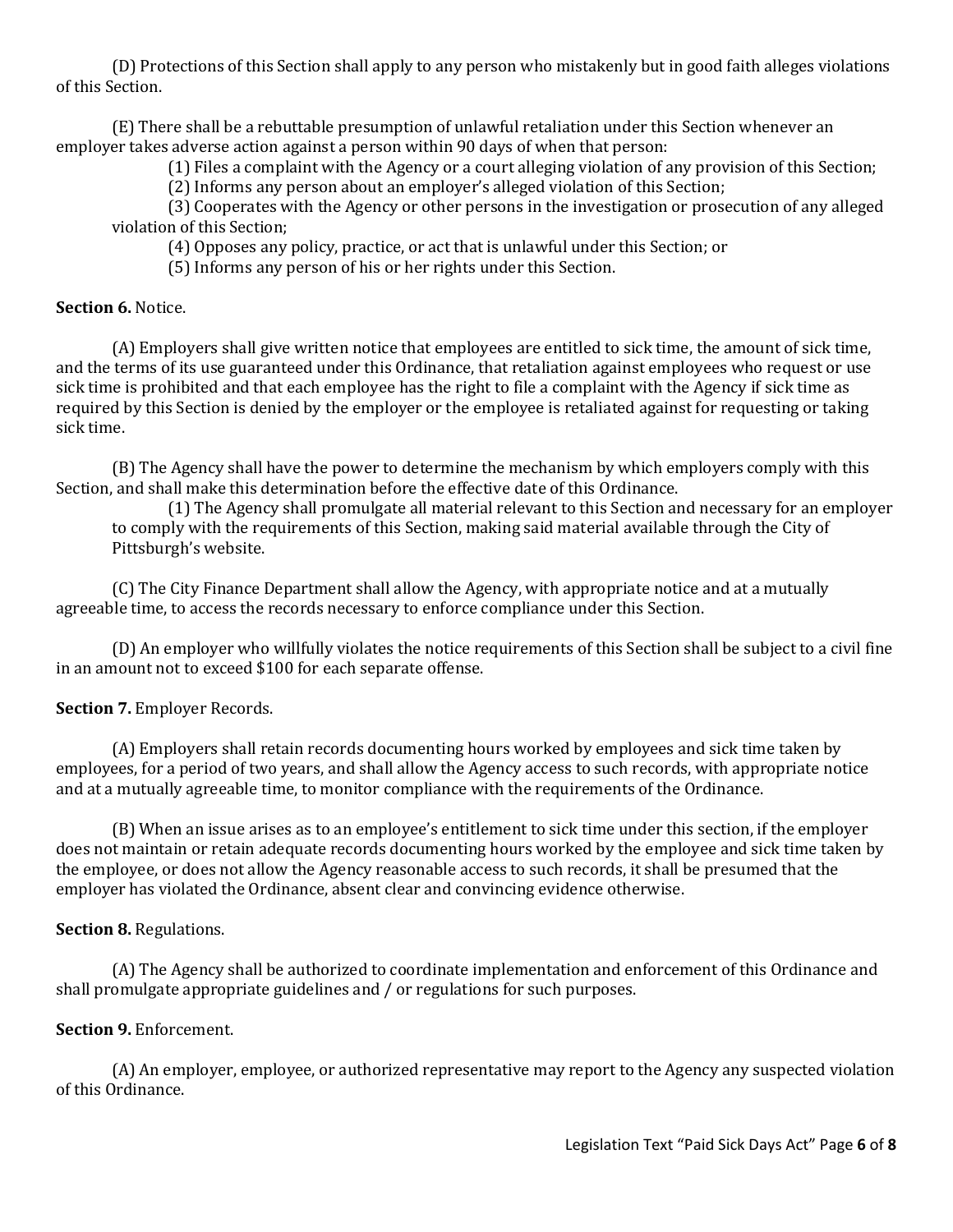(B) The Agency shall be authorized to take such steps as deemed appropriate to resolve complaints and enforce this Ordinance, including, but not limited to, establishing a system to receive complaints regarding noncompliance with this Ordinance, investigating alleged violations in a timely manner, and resolving complaints through mediation.

(C) An employer, employee, or authorized representative alleging a violation of this Ordinance shall file a complaint with the Agency within six months of the date they knew or should have known of the alleged violation. The Agency shall maintain confidential the identity of any complainant unless disclosure of such complainant's identity is necessary for resolution of any investigation by the Agency, or otherwise required by law. The Agency shall, to the extent practicable, notify such complainant that the Agency will be disclosing his or her identity prior to such disclosure.

(D) Upon receiving a complaint alleging a violation of this Ordinance, the Agency shall investigate such complaint and, if appropriate, attempt to resolve it through mediation. The Agency shall keep complainants reasonably notified regarding the status of their complaint and any resulting investigation and shall notify complainants of the final decision of the Agency with respect to the complaint.

(E) The Agency shall have the power to impose penalties and fines for violation of this Ordinance and provide all appropriate relief, including but not limited to full restitution to the employee for all lost wages and benefits and reinstatement, as well as permitting an employer to take disciplinary action, as per the employer's policies.

(1) An employer who willfully violates the rules of this Ordinance shall be subject to a fine in an amount not to exceed \$100 for each separate offense.

(a) No fines shall be levied by the Agency against any employer starting from the effective date of this Ordinance to one year after the effective date of this Ordinance.

#### **Section 10.** Confidentiality and Nondisclosure.

(A) An employer may not require disclosure of details relating to an employee's or an employee's family member's medical condition as a condition of providing paid sick time under this Ordinance.

(B) If an employer possesses health information about an employee or an employee's family member, such information shall be treated as confidential and not disclosed, except to the affected employee or with the written permission of the affected employee in accordance with applicable Federal and State medical privacy provisions.

# **Section 11.** Effects on Other Policies

(A) Nothing in this Ordinance shall be construed to discourage or prohibit an employer from the adoption or retention of a sick time policy more generous than the one required herein.

(B) Nothing in this Ordinance shall be construed as diminishing the obligation of an employer to comply with any contract, collective bargaining agreement, employee benefit plan or other agreement providing more generous sick time to an employee than required herein.

(C) Nothing in this Ordinance shall be construed as diminishing the rights of public employees regarding sick time or use of sick time as provided in the laws of Pennsylvania.

# **Section 12.** Other Legal Requirements

(A) This Ordinance provides minimum requirements pertaining to sick time and shall not be construed to preempt, limit, or otherwise affect the applicability of any other law, regulation, requirement, policy or standard that provides for greater accrual or use by employees of sick time or that extends other protections to employees.